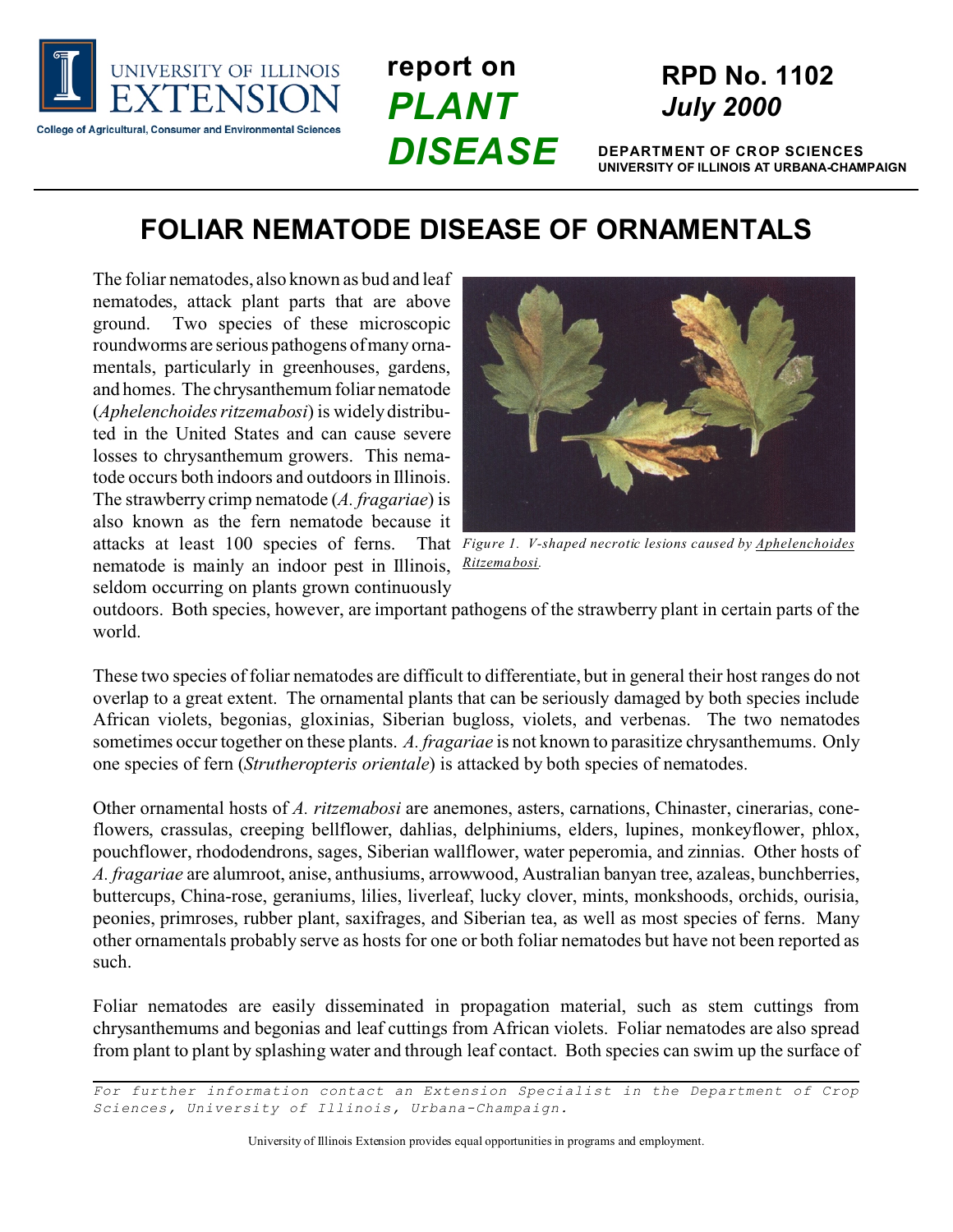plant stems in a thin film of water to infect the upper leaves, buds, and growing points. These nematodes are extremely active for plant-parasitic forms, and can move rapidly over the plant surface when moisture is present.

#### **Symptoms**

On chrysanthemums, *A. ritzemabosi* causes the first stems to be dwarfed. The plant is forced to produce other basal stems, thus acquiring a bushy appearance. Early nematode feeding in the buds and growing points causes growth retardation, resulting in distorted and deformed leaves. The growing points may be so damaged that they blacken and eventually die. Nematode injury induces the growth of side shoots, which also become infected. Later on, infection of the leaves causes the formation of yellowed spots or blotches (Figure 1) that are first noticeable on lower leaf surfaces. The often wedge-shaped discolored areas gradually expand, turn yellowish brown, and finally blacken. Developing leaves become distorted and crinkled. The entire leaf soon becomes infected, shrivels, dies, and hangs downward or falls to the ground. The destruction of the leaves usually progresses upward as the stems elongate. The nematodes may eventually infect the terminal flower buds, producing deformed and undersized flowers.

On ferns, *A. fragariae* produces water-soaked bands and blotches that become dark reddish brown to black, usually in stripes and between the leaf veins. These areas vary in their size and pattern with different fern species. On flowering plants, *A. fragariae* causes irregular leaf blotches that may be yellow, tan, red, violet, or purple, depending on the plant. Infected leaves later turn brown or black and die.

On lilies, the disease is known as dieback or "bunchy top." Nematodes are carried in dormant buds within the bulbs. The nematode damage first appears as blotched, yellow to bronze, or purplish leaves. These soon curl against the stem, become blackish brown, and die. The lower leaf whorls are usually the ones most seriously affected. Plant growth is stunted, infected buds fail to produce flowers, and death of the plant may follow.

In plants attacked by both species of foliar nematodes, *A. fragariae* usually produces the more severe symptoms. Most types of begonias exhibit extensive, water-soaked blotches that turn grayish or reddish green to dark brown.



These form between the veins, frequently involving large Figure 2. Begonia foliar nematode (courtesy C.E. *Williamson, Cornell University).* portions of the leaf (Figure 2). Infected leaves may curl,

wither, and drop prematurely. Rieger begonias may show a distinct reddening of the foliage. Begonia plants infected with nematodes are often stunted and unsightly and produce few if any flowers.

On African violets, the lower surface of an infected leaf shows sunken, brown, water-soaked, rounded blotches between the veins. These later show through to the upper surface. The leaves curl downward and inward at the margins and eventually wither and die. Plants may become dwarfed and malformed and produce few if any flowers. A similar stunting disease occurs on cultivated violets. If severe, the entire violet plant may resemble a tiny cauliflower. Serious infections on either type of violet may cause death, especially if the plants are young.

Foliar nematode infections may remain very localized in a plant when dry conditions follow the initial entrance of the nematodes into the tissue. Under such conditions, the nematodes are confined to the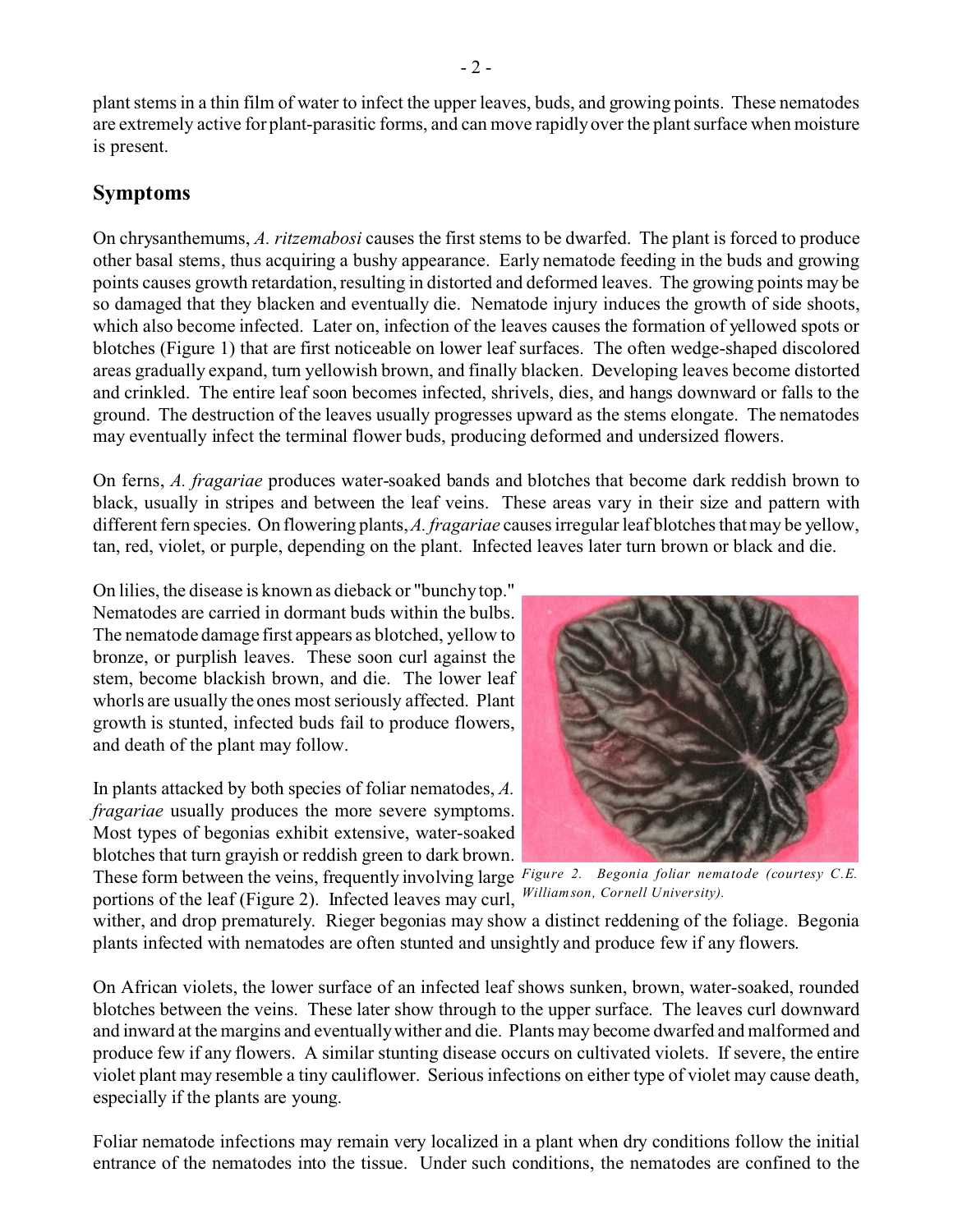leaves they have infected (because surface moisture is necessary for migration to uninfected leaves), and there is little or no movement through the stems and petioles. Thus, infected leaves may die while new leaves never display any symptoms. Conversely, the symptoms are most severe under very moist conditions, which favor nematode activity. Under these conditions, foliar nematodes interact with several species of bacteria, often greatly enhancing the severity of the damage caused by the nematodes alone on many types of plants.



*Figure 3. Disease (llife) cycle of foliar nematode (Aphelanchoides ritzemabosi) on chrysanthemum (courtesy Dr. G.N. Agrios, published in Plant Pathology, Academic Press, Inc., San Diego, CA).*

#### **Disease Cycle**

On Chrysanthemums and probably most other perennial host plants grown outdoors, foliar nematodes overwinter in dormant buds and the growing points, as well as in dead leaves on the ground. The nematodes become active again in the spring with resumption of plant growth, migrating up the stems of infected plants or to new plants in a film of water. Early in the cycle, the nematodes feed within the buds and on and in tender growing points. This feeding can cause severe deformations of young plants. Later, under moist conditions, the nematodes invade leaves through the stomata or epidermis on the lower surface and feed within the interveinal tissue. Moving between cells, the nematodes reproduce within the tissues and the population expands, eventually destroying the entire leaf. As infection progresses, there is a gradual transition from healthy to dead leaves, a shortening of the stems, and the production of abnormal flower buds. Dead leaves usually fall to the ground. The nematodes emerge through the stomata and cracks in the tissue and migrate back up the stem, completing the cycle (Figure 3).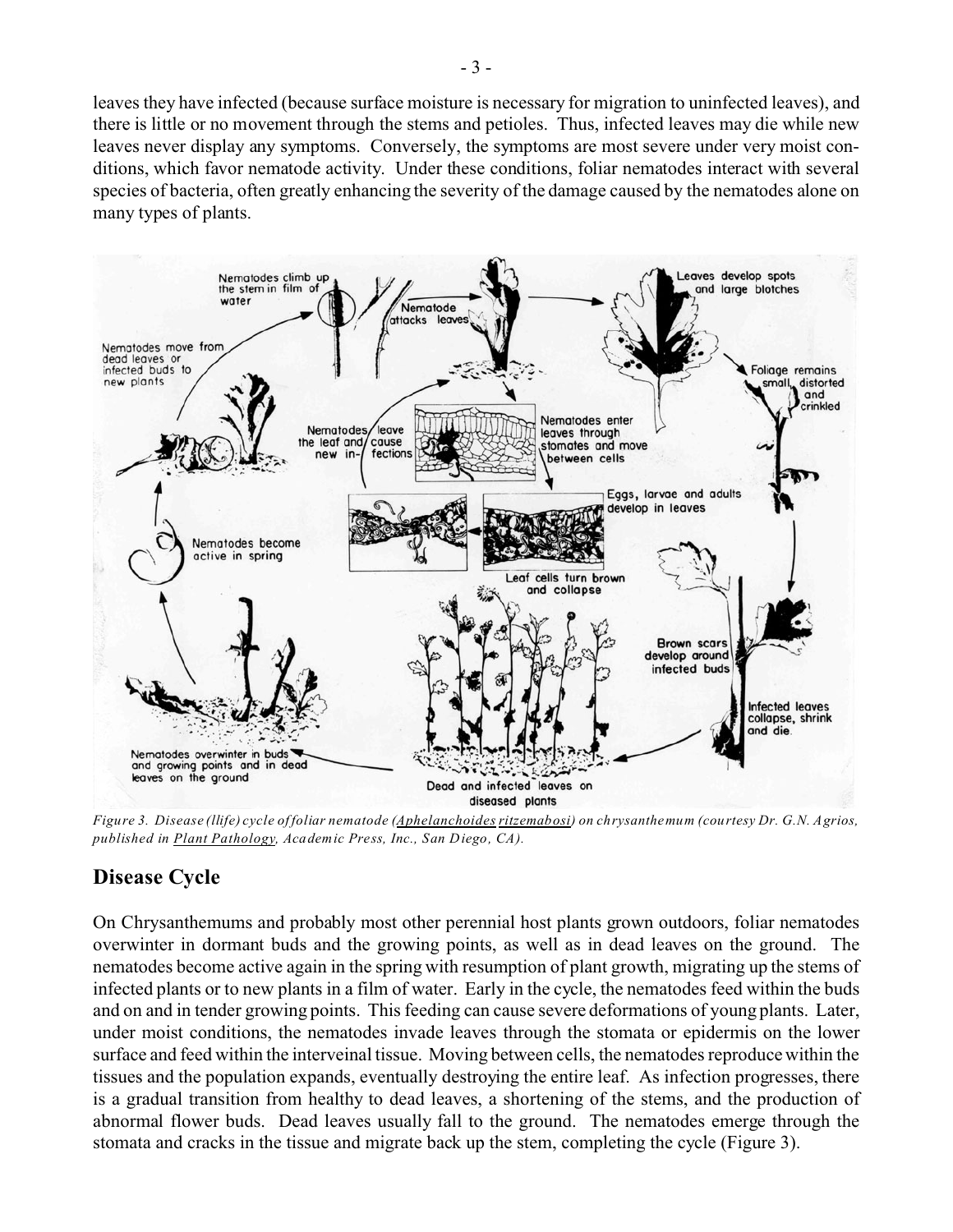The disease cycle on plants grown indoors is similar to that on plants grown outdoors, except there is no interruption of the cycle by plant dormancy during the winter months. Breaks in the cycle occur only when infected plants are removed, such as between different crops grown in greenhouses or when temperatures are too high for nematode reproduction.

Unlike other plant-parasitic nematodes, foliar nematodes can live in the soil for only a short time. Therefore, very few are found in the inorganic fraction of the soil beneath infected plants. However, foliar nematodes possess a remarkable ability to survive for relatively long periods in an inactive state in dry plant tissues, especially under cool conditions. Hence, dry plant debris from a prior crop, indoors or out, serves as a source of infection in later crops.

Foliar nematode diseases tend to be more severe indoors in Illinois because most plants are grown year around at a temperature range that highly favors the nematodes. Many indoor ornamentals are favored hosts. In addition, particularly in greenhouses, humidity is relatively high and plant foliage is frequently wet for lengthy periods, an ideal situation for infection and for the spread of nematodes between plants.

The life cycles of the foliar nematodes *A. ritzemabosi* and *A. fragariae* are similar. Adult females lay 25 or more eggs within plant tissues of the host. The young nematodes that hatch from the eggs pass through three juvenile stages, maturing into slender, wormlike adults that are about 2/30 of an inch long. At the optimum temperature of about 65°F (18°C), the life cycle is completed in as few as 10 days, considerably faster than that of most plant-parasitic nematodes. Therefore, populations of foliar nematodes can build up rapidly in plants grown indoors. The cycle is somewhat longer outdoors, with fewer generations per year, since nematode activity is greatly affected by diurnal and seasonal fluctuations in temperatures.

### **Control**

Once foliar nematodes become established in a commercial planting, their eradication becomes laborious, time-consuming, and costly. Sanitation is imperative for control in all situations.

- 1. All infected plants and fallen leaves should be carefully removed from the garden or greenhouse and burned. Soil in affected nursery plantings should be fumigated. For suggested chemicals and procedures see the Illinois Urban Pest Management Handbook. Carefully follow all the manufacturer's precautions and directions. Greenhouse soil must be thoroughly treated with steam. Floors, benches, and storage areas should be thoroughly cleaned of plant debris. Containers and tools should be steamed or fumigated.
- 2. In most cases house plants in a home or apartment should be destroyed since it is difficult to salvage these plants. Pots, potting soil, and tools must be baked in an oven or steamed at 180-200°F (82- 93<sup>o</sup>C) for 30 minutes. The immediate area around the plant must be thoroughly cleaned. Suspect plants should be kept isolated from healthy plants until they are confirmed to be noninfected. Certain types of ornamentals with woody stems and widely spaced leaves, such as the rubber plant, can often be repropagated nematode-free from terminal parts that are free of infection. The same technique can be applied to more compact, heavily foliated plants with some degree of success when such plants are maintained in a relatively dry atmosphere and are free of surface moisture for several weeks. Under those growing conditions, the removal of any foliage showing any symptoms will greatly reduce nematode populations and sometimes eliminate them. Such plants may fully recover from the disease.